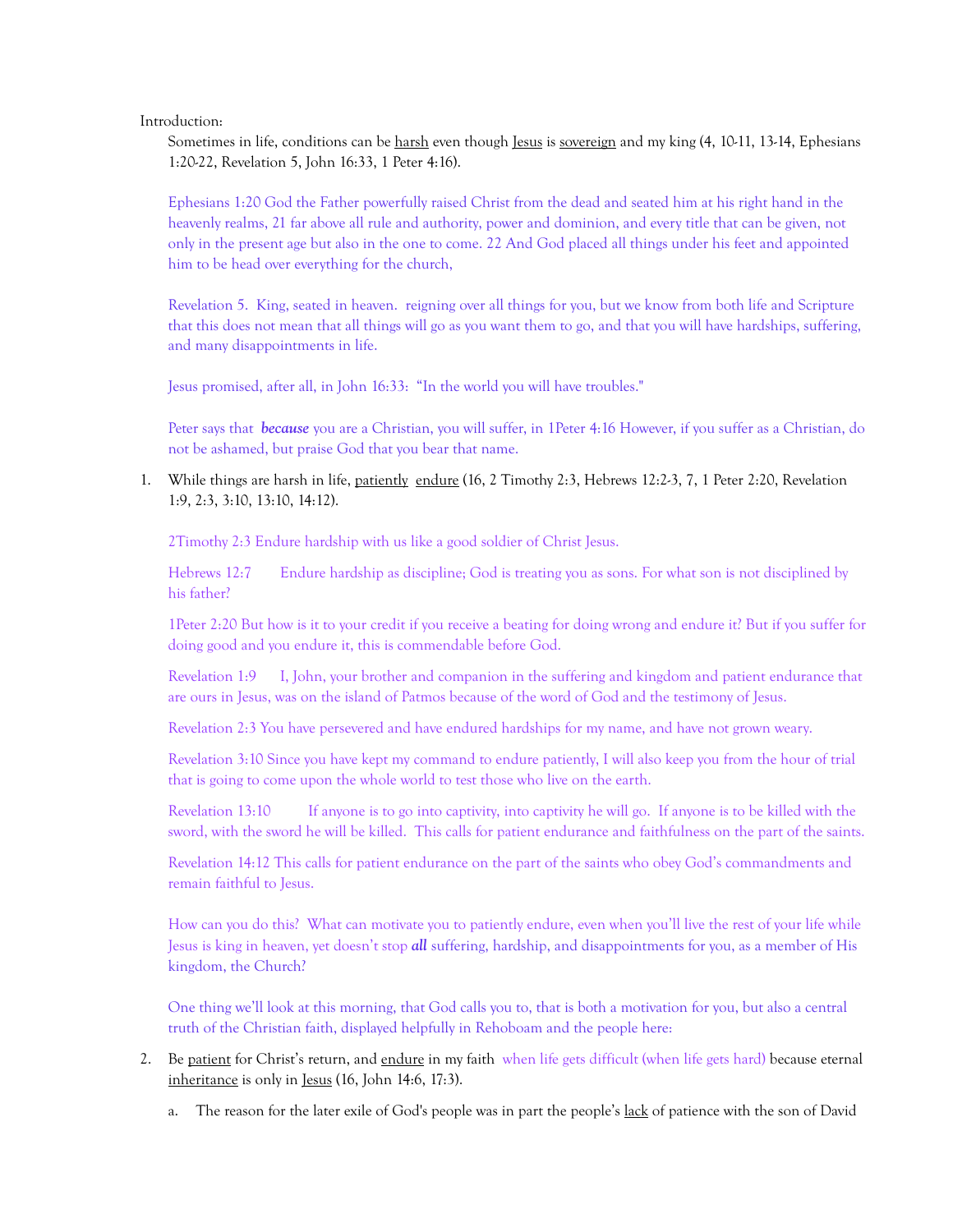and their lack of enduring as subjects in his (Rehoboam's) kingdom (16). Their fatal mistake is what they say and do in v. 16. They say, "What *share* do we have in David?"

"Share" is a special word in the Old Testament, for it's a word that gets puts together with the word, "inheritance."

- 1) The people's "share" was their inheritance, which was their place (plot of land) in the Promised Land.
- 2) The key for remaining and being at rest in the Promised Land was being under a son of David as king (2) Samuel 7:10-11).
- 3) To say, "What share have we in David?" was the near equivalent of willingly abandoning their place/ inheritance in the Promised Land  $(16)$ . like giving their houses and property away. (the O & the B)

Thus, the people's lack of patience with the son of David and their lack of enduring as his/Rehoboam's subjects were half [explain] of the reason that the Israelites who would up in exile in Babylon, like Daniel, and lost in their lifetimes their inheritances (land) in the Promised Land, being in exile in Babylon instead, being excluded from the inheritance God had purposed for them.

so, how does this relate to you? Now, we're going to piece this all together and see how this whole occurrence is also a prefiguring and foreshadowing of the good news of Jesus, so pay attention! :)

- b. The New Testament says the prize for:
	- 1) My retaining Jesus as my king, (which the people in this passage didn't do, as they walked away from the son of David)
	- 2) patiently enduring in my faith in Him (which the people in this passage didn't do)
	- 3) amid many hardships in life (John 16:33, 1 Peter 4:13), (which the people in this passage had (due to Solomon and Rehoboam!)), but that you have and will have because you're a Christian, as Jesus said in John 16:33 and Peter said in 1Peter 4:16 [when] you suffer as a Christian, do not be ashamed, but praise God that you bear that name.
	- 4) and <u>not</u> abandoning Jesus, nor saying, like the people in this passage, "Forget it! If this is what life is like under the son of David, I'm out! I reject the son of David as my king!" (16, Matthew 13:20-21)

Your prize for being patient for the return of Christ and for enduring in your faith until then is an eternal inheritance (Hebrews 9:15, Matthew 25:34, Acts 20:32, Ephesians 1:14, Colossians 1:12, 3:24, 1 Peter 1:4). Hebrews 9:15 For this reason Christ is the mediator of a new covenant, that those who are called may receive the promised *eternal inheritance*-now that he has died as a ransom to set them free from the sins committed under the first covenant.

Matthew 25:34 "Then the King will say to those on his right, 'Come, you who are blessed by my Father; take your *inheritance*,

Colossians 3:24 . . . you will receive an *inheritance* from the Lord as a reward. It is the Lord Christ you are serving.

1 Peter 1:3-4. "the Father . . .in his great mercy he has given us . . . an *inheritance* that can never perish, spoil or fade—kept in heaven for you

c. Having Jesus, the son of David, as your king, believing that eternal inheritance is only through Him, is what